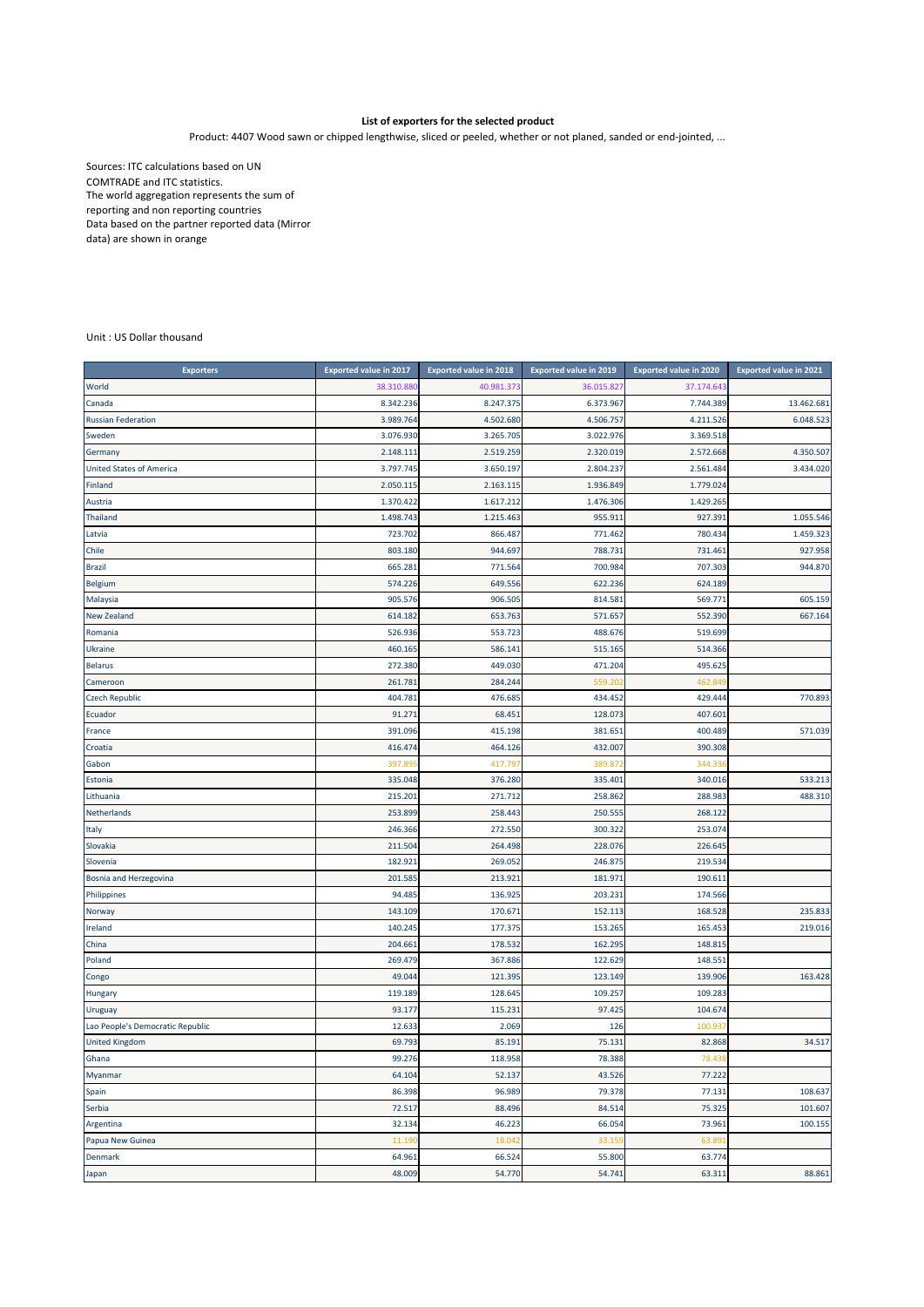| Indonesia                         | 51.738              | 65.472    | 55.794    | 61.915     |        |
|-----------------------------------|---------------------|-----------|-----------|------------|--------|
| Australia                         | 84.020              | 68.11     | 66.301    | 60.649     | 56.077 |
| Eswatini                          | 54.435              | 59.082    | 60.449    | 60.462     |        |
| Portugal                          | 66.948              | 85.917    | 71.139    | 56.692     | 81.141 |
| Côte d'Ivoire                     | 71.294              | 55.140    | 49.503    | 50.585     |        |
| Switzerland                       | 48.567              | 52.208    | 53.262    | 49.020     | 71.262 |
| <b>Viet Nam</b>                   | 149.63              | 59.935    | 47.821    | 46.569     |        |
| <b>Turkey</b>                     | 11.316              | 15.928    | 35.154    | 46.072     | 84.618 |
| South Africa                      | 52.478              | 54.671    | 57.448    | 43.676     | 67.360 |
|                                   | 46.668              | 79.664    | 44.279    | 35.59      |        |
| <b>United Arab Emirates</b>       |                     |           |           |            |        |
| <b>Bulgaria</b>                   | 52.131              | 43.67     | 32.381    | 32.864     |        |
| Bolivia, Plurinational State of   | 12.480              | 13.362    | 13.509    | 29.322     | 41.718 |
| Tanzania, United Republic of      | 23.750              | 28.639    | 31.290    | 24.117     |        |
| Peru                              | 24.441              | 22.539    | 26.554    | 23.978     |        |
| Montenegro                        | 21.587              | 19.939    | 23.628    | 23.570     |        |
| Luxembourg                        | 13.560              | 12.917    | 11.198    | 17.649     |        |
| Zambia                            | 1.002               | 4.504     | 13.877    | 16.998     |        |
| Honduras                          | 29.695              | 23.134    | 21.261    | 14.78      |        |
| Taipei, Chinese                   | 27.356              | 21.747    | 18.079    | 14.284     |        |
| Angola                            | 21.354              | 114.325   | 18.059    | 13.05      |        |
| Mozambique                        | 41.915              | 18.860    | 17.295    | 12.900     | 33.188 |
| Guyana                            | 9.665               | 11.228    | 10.838    | 11.439     | 27.839 |
| Korea, Republic of                | 22.068              | 20.612    | 23.103    | 11.076     | 6.957  |
| Guatemala                         | 13.493              | 13.369    | 14.062    | 10.948     |        |
| Georgia                           | 17.205              | 14.075    | 14.431    | 9.624      | 14.169 |
| Colombia                          | 1.363               | 1.610     | 7.528     | 9.439      |        |
| Costa Rica                        | 21.38               | 16.823    | 9.219     | 8.826      |        |
| Solomon Islands                   | 5.158               | 8.051     | 8.87      | 8.76       |        |
| Fiji                              | 5.599               | 6.731     | 8.776     | 8.31       |        |
| Congo, Democratic Republic of the | 11.682              | 15.115    | 9.006     | 7.864      |        |
| Suriname                          | 5.497               | 6.012     | 6.081     | 7.583      |        |
| Benin                             | 336                 | 1.659     | 11.060    | 7.328      |        |
| Cambodia                          | 16.410              | 7.964     | 8.302     | 7.327      |        |
|                                   |                     |           |           |            |        |
| <b>Equatorial Guinea</b>          | 1.64                | 3.93      | 10.61     | 6.71       |        |
| Singapore                         | 9.000               | 18.207    | 15.824    | 6.268      |        |
| Mexico                            | 9.445               | 6.239     | 6.843     | 6.199      |        |
| Nicaragua                         | 4.299               | 3.279     | 4.861     | 6.144      |        |
| Greece                            | 4.555               | 4.885     | 7.695     | 6.056      | 8.164  |
| Zimbabwe                          | 5.388               | 4.128     | 5.828     | 6.039      |        |
| Venezuela, Bolivarian Republic of | 6.03                | 11.94     | 6.332     | 5.57       |        |
| Madagascar                        | 5.210               | 5.544     | 5.605     | 5.510      | 4.982  |
| Paraguay                          | 9.611               | 8.402     | 3.604     | 4.453      | 4.813  |
| Uganda                            | 143                 | 97        | 1.182     | 3.939      |        |
| Senegal                           | 4.577               | 3.983     | 2.349     | 3.514      |        |
| Sri Lanka                         | 2.362               |           | 4.340     | 3.445      |        |
| India                             | 10.460              | 5.394     | 3.474     | 3.147      |        |
| Liberia                           | 2.582               | 831       | 1.791     | 3.076      |        |
| Central African Republic          | 4.440               | 4.004     | 2.713     | 2.793      |        |
| Kyrgyzstan                        | 0                   | 19        | 2.491     | 2.626      |        |
| Mali                              | 7.727               | 3.224     | 4.777     | 2.25       |        |
| South Sudan                       |                     | 61        | 6.731     | 2.198      |        |
| Hong Kong, China                  | 21.506              | 8.007     | 5.195     | 2.127      | 1.449  |
| Panama                            | 12                  | 8.301     | 3.928     | 1.972      |        |
| Egypt                             | 46                  | 281       | 640       | 1.834      |        |
| Sierra Leone                      | 8.184               | 19.205    | 224       | 1.528      |        |
| Ethiopia                          | 1.501               | 1.188     | 1.795     | 1.406      |        |
| Lebanon                           | 1.463               | 1.489     | 2.059     | 1.405      |        |
| Macedonia, North                  | 2.244               | 1.909     | 1.558     | 1.297      |        |
| Oman                              | 2.319               | 3.140     | 100       | 1.29       |        |
| <b>Belize</b>                     | 3.470               | 2.166     | 1.873     | 1.289      | 1.866  |
| Saudi Arabia                      | 8.998               | 36.823    | 742       | 1.059      |        |
| Kazakhstan                        | 19.785              | 35.106    | 29.527    | 758        |        |
| Guinea                            | 1.85                | 595       | 813       | 684        |        |
| Namibia                           | 317                 | 1.250     | 445       | 622        |        |
| <b>Mauritius</b><br>Jordan        | $\mathbf{1}$<br>350 | 89<br>713 | 59<br>586 | 441<br>440 |        |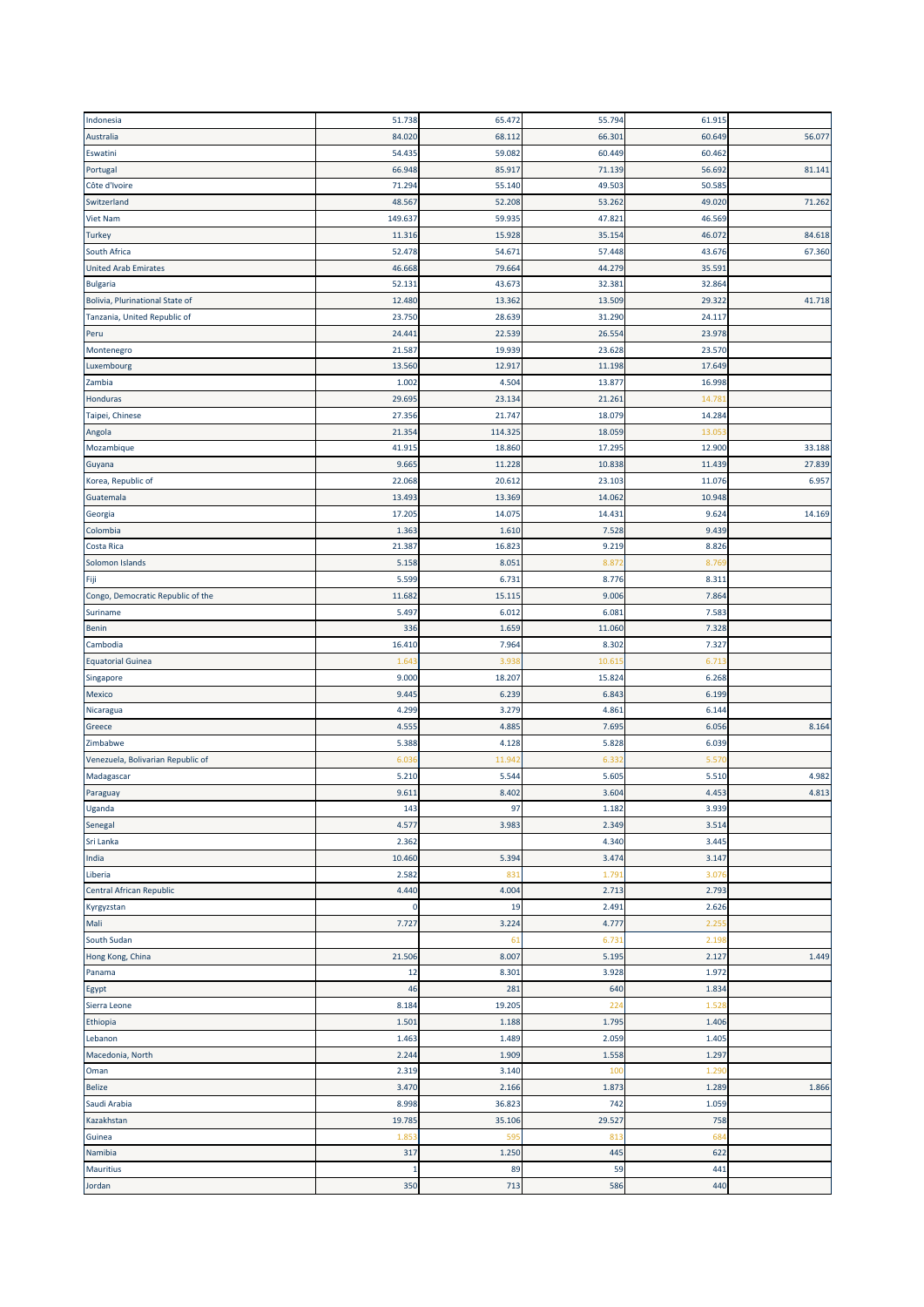| Kuwait                                 | 353            | 37                      | 152            | 316            |              |
|----------------------------------------|----------------|-------------------------|----------------|----------------|--------------|
| Jamaica                                | 56             | 532                     | 132            | 310            |              |
|                                        |                |                         |                |                |              |
| <b>Trinidad and Tobago</b>             | 521            | 956                     | 1.048          | 298            |              |
| Curaçao                                | 547            | 515                     | 610            | 229            |              |
| New Caledonia                          |                |                         |                | 226            |              |
| Qatar                                  | 129            | $\mathbf 0$             | 30             | 224            |              |
| Armenia                                | 1.178          | 638                     | 285            | 220            |              |
| <b>Marshall Islands</b>                | 103            | 12                      | 35             | 218            |              |
|                                        |                |                         |                |                |              |
| Sudan                                  | 0              | $\mathbf 0$             | 694            | 206            |              |
| Dominican Republic                     | 342            | 736                     | 561            | 205            |              |
| Bahrain                                | 196            | 187                     | 60             | 164            |              |
| Afghanistan                            | $\pmb{0}$      | $\mathbf 0$             | $\overline{0}$ | 152            |              |
| Moldova, Republic of                   | 72             | 104                     | 102            | 149            |              |
| Albania                                | 110            | $\mathbf 0$             | $\overline{0}$ | 143            |              |
| Iran, Islamic Republic of              | 430            | 441                     |                | 133            |              |
|                                        |                |                         |                |                |              |
| Samoa                                  | 25             | $\mathbf 0$             | 18             | 102            |              |
| Israel                                 | 522            | 11                      | 45             | 74             |              |
| Palestine, State of                    | 411            | 686                     | 210            | 61             |              |
| Tokelau                                |                |                         |                | 58             |              |
| French Polynesia                       | 0              | $\mathbf 0$             | $\mathbf 0$    | 56             |              |
| Tunisia                                | 244            | 225                     | 141            | 54             |              |
|                                        |                | $\mathbf 0$             |                | 52             |              |
| Cuba                                   | 0              |                         |                |                |              |
| Tajikistan                             | 151            | 131                     | 143            | 43             | 83           |
| Morocco                                | 41             | 53                      | 52             | 39             |              |
| Korea, Democratic People's Republic of | 3.20           | 309                     | 343            | 38             |              |
| <b>Tonga</b>                           | 342            | 79                      | 48             | 34             |              |
| United States Minor Outlying Islands   | 10             | 8                       | 10             | 33             |              |
| Rwanda                                 | $\overline{2}$ | $\mathbf 0$             | $\overline{2}$ | 31             |              |
|                                        |                |                         |                |                |              |
| Norfolk Island                         |                |                         | 19             | <b>29</b>      |              |
| <b>British Virgin Islands</b>          | 128            | 49                      |                | 27             |              |
| Bangladesh                             | 17             |                         | 28             | 26             |              |
| Niger                                  | $\overline{2}$ | $\mathbf 0$             | $\mathbf 0$    | 22             |              |
| Nigeria                                | 566            | 1.774                   | 226            | 19             |              |
| <b>Turks and Caicos Islands</b>        |                |                         |                | 16             |              |
| <b>Barbados</b>                        | 119            | 13                      | 134            | 15             |              |
|                                        |                |                         |                |                |              |
| Vanuatu                                | 12             |                         | 12             | 14             |              |
| Cyprus                                 | $\pmb{0}$      | $\mathbf 0$             | 18             | 11             |              |
| Andorra                                | $\mathbf 0$    | 5                       | 10             | 10             |              |
| Kenya                                  | 145            | 593                     | 17             | $9\,$          |              |
| Burundi                                | 0              | $\overline{3}$          | $\mathbf 0$    | $\bf 8$        |              |
| Western Sahara                         |                |                         |                | 6              |              |
| Tuvalu                                 |                |                         |                |                |              |
|                                        |                |                         |                |                |              |
| Uzbekistan                             | 153            | 121                     | 159            | 5              |              |
| El Salvador                            | 18             | 12                      | 35             | 4              |              |
| Malta                                  | 0              | $\mathbf 0$             | 0              | 4              |              |
| Malawi                                 | 31             | 15                      | $\overline{2}$ | 3              |              |
| Lesotho                                | 12             | 20                      | 5              | $\overline{2}$ |              |
| Aruba                                  | 0              | $\pmb{0}$               | $\mathbf 0$    | $\overline{2}$ |              |
| Mongolia                               | $\mathbf 0$    | $\mathbf 0$             | $\mathbf 0$    | $\mathbf{2}$   |              |
| Grenada                                |                |                         |                |                |              |
|                                        | $\pmb{0}$      | 43                      | 11             | $\overline{2}$ |              |
| Saint Lucia                            | 19             | 37                      | 5              | $\overline{2}$ |              |
| Syrian Arab Republic                   |                |                         |                |                |              |
| Bahamas                                | 72             | 49                      | 61             | $\mathbf{1}$   |              |
| Algeria                                | $\pmb{0}$      |                         | 241            |                |              |
| American Samoa                         | 71             | 23                      |                |                |              |
| Libya, State of                        | 52             | $\pmb{0}$               |                |                |              |
|                                        |                |                         |                |                |              |
| Iceland                                | $\pmb{0}$      | $\mathbf 0$             | $\overline{2}$ | $\pmb{0}$      |              |
| Antigua and Barbuda                    | 47             | 410                     | $\pmb{0}$      | $\mathbf 0$    |              |
| Azerbaijan                             | 632            | $\mathbf 0$             | $\mathbf 0$    | $\mathbf 0$    |              |
| Bermuda                                | $\pmb{0}$      | $\mathbf 0$             | 17             | $\bf 0$        |              |
| <b>Botswana</b>                        | 49             | 57                      | 10             | $\pmb{0}$      |              |
| Brunei Darussalam                      | 3              | 10                      | 18             | $\pmb{0}$      |              |
|                                        |                |                         |                |                |              |
| Togo                                   | $\pmb{0}$      | $\pmb{0}$               | $\mathbf 0$    | 0              | $\mathbf{1}$ |
| Saint Vincent and the Grenadines       | $\overline{2}$ | $\overline{\mathbf{3}}$ | $\mathbf 0$    | $\mathbf 0$    |              |
| Saint Pierre and Miquelon              |                | 66                      |                |                |              |
| Turkmenistan                           |                |                         | 43             |                |              |